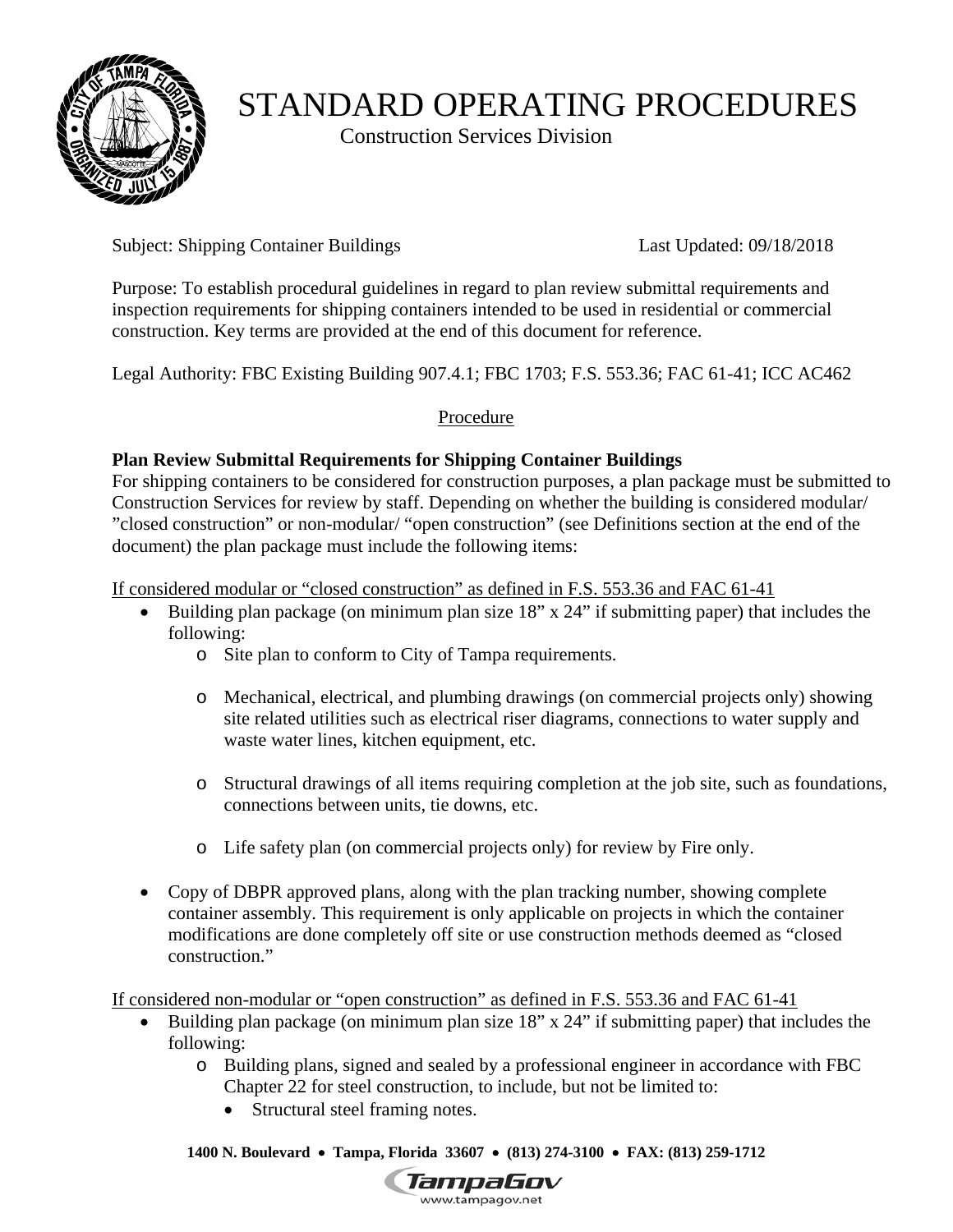- Decking requirements for container roofs, which must meet the roof live load criteria of FBC Table 1607.1 and the uplift wind criteria per FBC 1603.1.4. Minimum roof slope requirements in FBC 1507 are also applicable. Product approval listing may also dictate minimum decking requirements.
- Detailed plan page identifying each shipping container unit involved in construction.
- Pictures of the CSC data plate number of each container involved in construction.
- A structural inspection plan identifying the container elements requiring inspection. The inspection plan must be developed by the Engineer of Record (EOR) and reviewed/approved by a third-party structural engineer. A signed and notarized statement from the Owner identifying the third-party structural inspector is also required.
- Special inspection plans for steel construction developed in accordance with the AISC-360 Specification for Structural Steel Buildings or AISI-S100 North American Specification for the Design of Cold-formed Steel Structural Members referenced in the current version of the Florida Building Code.
- o Mechanical, electrical, and plumbing drawings (on commercial projects only) showing all MEP's in the interior or the building as well as site related utilities such as electrical riser diagrams, connections to water supply and waste water lines, kitchen equipment, etc.
- o Structural drawings of all items requiring completion at the job site, such as foundations, connections between units, tie downs, etc.
- o Life safety plan (on commercial projects only) for review by both Building and Fire.
- o Drawings (either from the original manufacturer or as-built drawings) depicting the containers in their original, unaltered state, prior to proposed modifications. Drawings must include but not be limited to: Container dimensions, loading capacity, volume capacity, self-weight, container member structural properties and section properties, material quality, performance specifications for strength, welding requirements, protocols used for testing material strength of containers, etc.
- o Supporting documents to include the following:
	- Letter from a Florida licensed structural engineer detailing all structural evaluations (similar to the requirements of FBC Existing Building 907.4.1) performed on the shipping containers prior to their modification, for purposes of establishing the containers to be used are suitable for modification. This letter must identify each container by CSC plate number.

*Note: On projects involving container buildings that are considered "open construction" or nonmodular, depending on the complexity of the project a structural analysis of the complete container structure may be required at time of permitting. The analysis should include information regarding container to container connections that may be necessary for adequate transfer of uplift and lateral wind loads.* 

 **1400 N. Boulevard Tampa, Florida 33607 (813) 274-3100 FAX: (813) 259-1712**